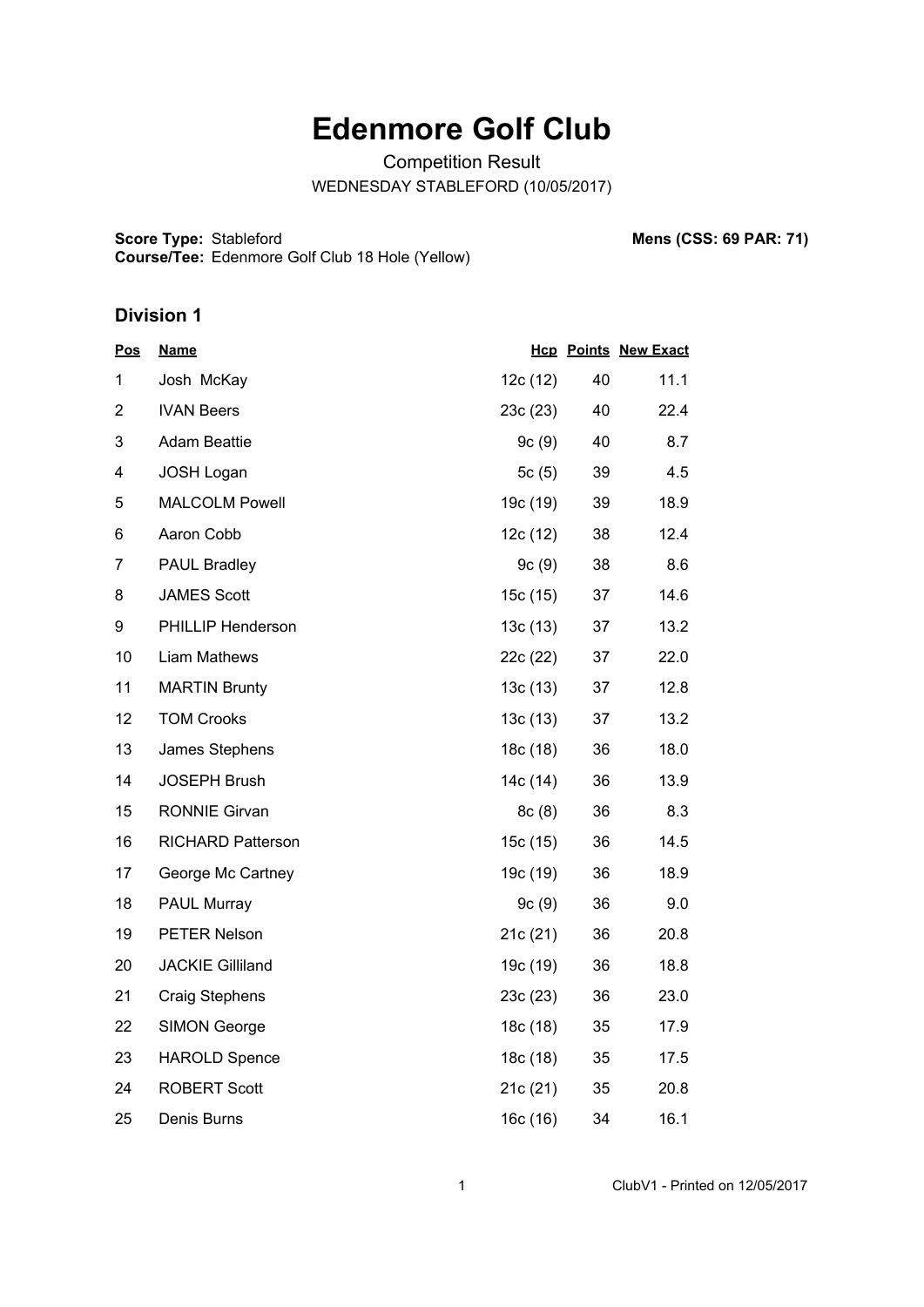## **Division 1**

| <u>Pos</u> | <b>Name</b>              |            |    | <b>Hcp Points New Exact</b> |
|------------|--------------------------|------------|----|-----------------------------|
| 26         | <b>STEPHEN Young</b>     | 11c(11)    | 34 | 11.5                        |
| 27         | <b>MARTIN Wright</b>     | 14c (14)   | 34 | 14.4                        |
| 28         | <b>GERRY Mc clory</b>    | 15c(15)    | 34 | 15.4                        |
| 29         | <b>BARRY Steenson</b>    | 11c $(11)$ | 34 | 11.0                        |
| 30         | <b>ALAN Irwin</b>        | 24c (24)   | 34 | 23.7                        |
| 31         | <b>ALAN Boomer</b>       | 14c (14)   | 34 | 13.8                        |
| 32         | <b>JOHN Halliday</b>     | 19c (19)   | 33 | 18.8                        |
| 33         | Herbie Goode             | 23c(23)    | 33 | 22.7                        |
| 34         | <b>KEITH Hare</b>        | 24c (24)   | 33 | 23.8                        |
| 35         | PAUL HERRON              | 15c (15)   | 33 | 15.3                        |
| 36         | <b>RICHARD Swain</b>     | 12c (12)   | 33 | 11.6                        |
| 37         | Mark Wilson              | 18c (18)   | 33 | 18.0                        |
| 38         | <b>DEREK Jowett</b>      | 13c(13)    | 33 | 13.1                        |
| 39         | <b>STEPHEN Hylands</b>   | 9c(9)      | 32 | 8.6                         |
| 40         | <b>NIALL Moore</b>       | 9c(9)      | 32 | 9.5                         |
| 41         | Michael Cahoon           | 23c(23)    | 32 | 22.6                        |
| 42         | <b>KEITH Robinson</b>    | 15c (15)   | 32 | 15.4                        |
| 43         | <b>Christopher Loney</b> | 20c (20)   | 31 | 19.7                        |
| 44         | <b>COLUM Brannigan</b>   | 9c(9)      | 31 | 8.7                         |
| 45         | Stephen Sherlock         | 20c(20)    | 31 | 20.5                        |
| 46         | David Mc Creedy          | 10c(10)    | 31 | 10.4                        |
| 47         | <b>KEITH Steenson</b>    | 8c(8)      | 31 | 8.3                         |
| 48         | <b>CLYDE Anderson</b>    | 13c(13)    | 31 | 12.6                        |
| 49         | DAVID Butterfield        | 26c (26)   | 30 | 26.5                        |
| 50         | <b>GLENN Herdman</b>     | 18c (18)   | 30 | 18.0                        |
| 51         | <b>DAVID Temple</b>      | 18c (18)   | 30 | 17.8                        |
| 52         | Jackie Hosick            | 13c(13)    | 30 | 13.0                        |
| 53         | <b>CONOR Gribbon</b>     | 12c (12)   | 30 | 12.3                        |
| 54         | <b>PETER Foers</b>       | 12c (12)   | 29 | 12.3                        |